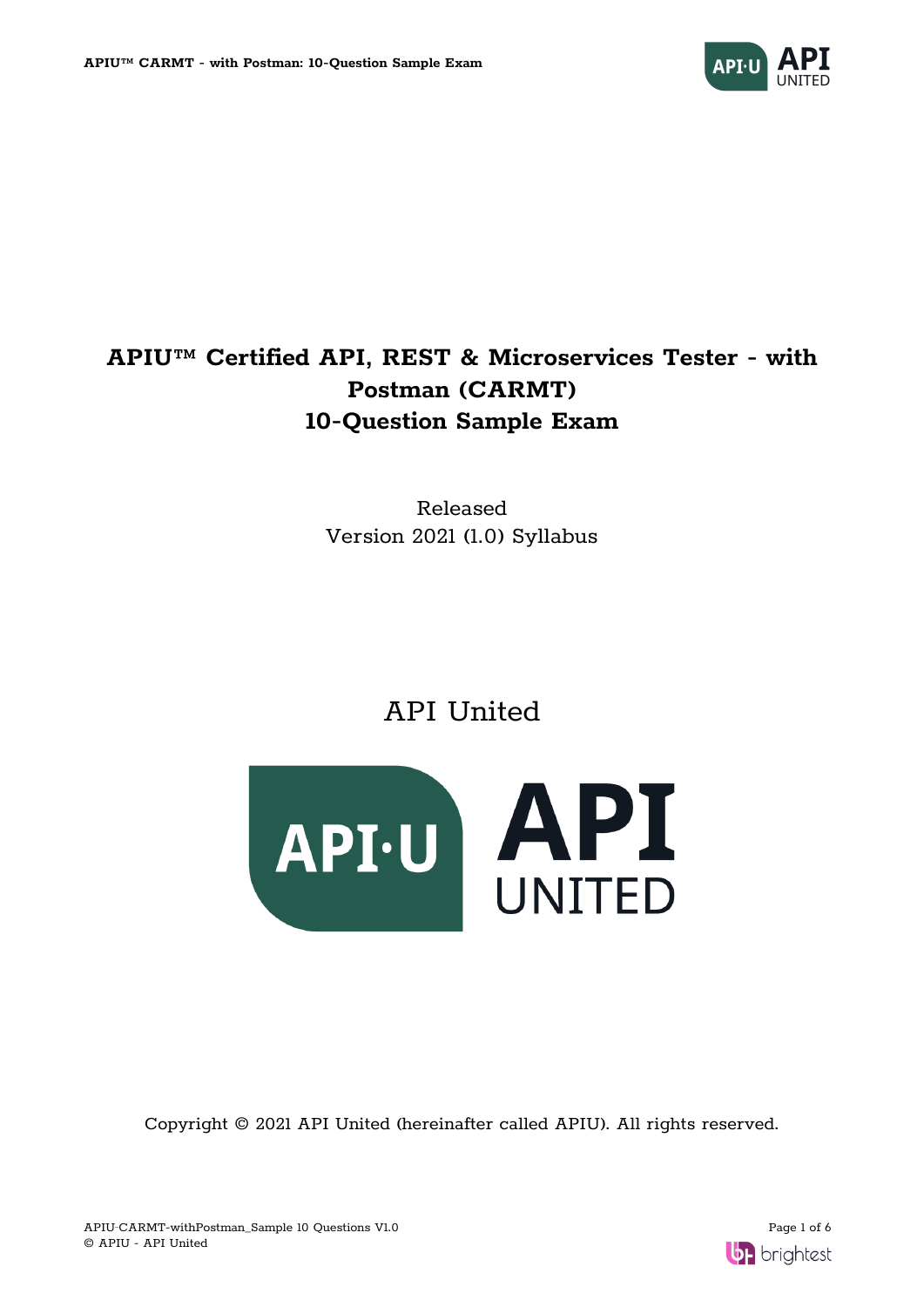

# Purpose of this document

This document contains exam questions for the website for APIU Certified API, REST & Microservices Tester (CARMT) in the English language. The sample questions, answer sets and associated justifications in this document have been created by a team of subject matter experts and experienced question writers with the aim of assisting people who are planning to take the APIU Certified API, REST & Microservices Tester (CARMT) examination. None of these questions are used in the official APIU Certified API, REST & Microservices Tester (CARMT) examination, but they are written to the same level of difficulty as the official certification exam. API United recognized training providers are able to use these questions as part of their training to prepare participants for the examination.

## Instructions

The question-and-answer sets are organized in the following way:

- Learning Objectives / Chapters
- Question including any scenario followed by the question stem
- Answer Set

## General Information on the mock exam paper:

- Number of Questions: 10
- Time allowed: 15 Minutes (when English is not your native language, then you should allow yourself an extra 4 minutes)
- Total number of points: 10
- 65% required to pass (7 questions in this case)
- Please only choose one answer per question.

# List of Chapters

- Chapter 1 Introduction to Application Programming Interfaces (API)
- Chapter 2 REST Architecture
- Chapter 3 SOA
- Chapter 4 Microservices
- Chapter 5 Testing APIs

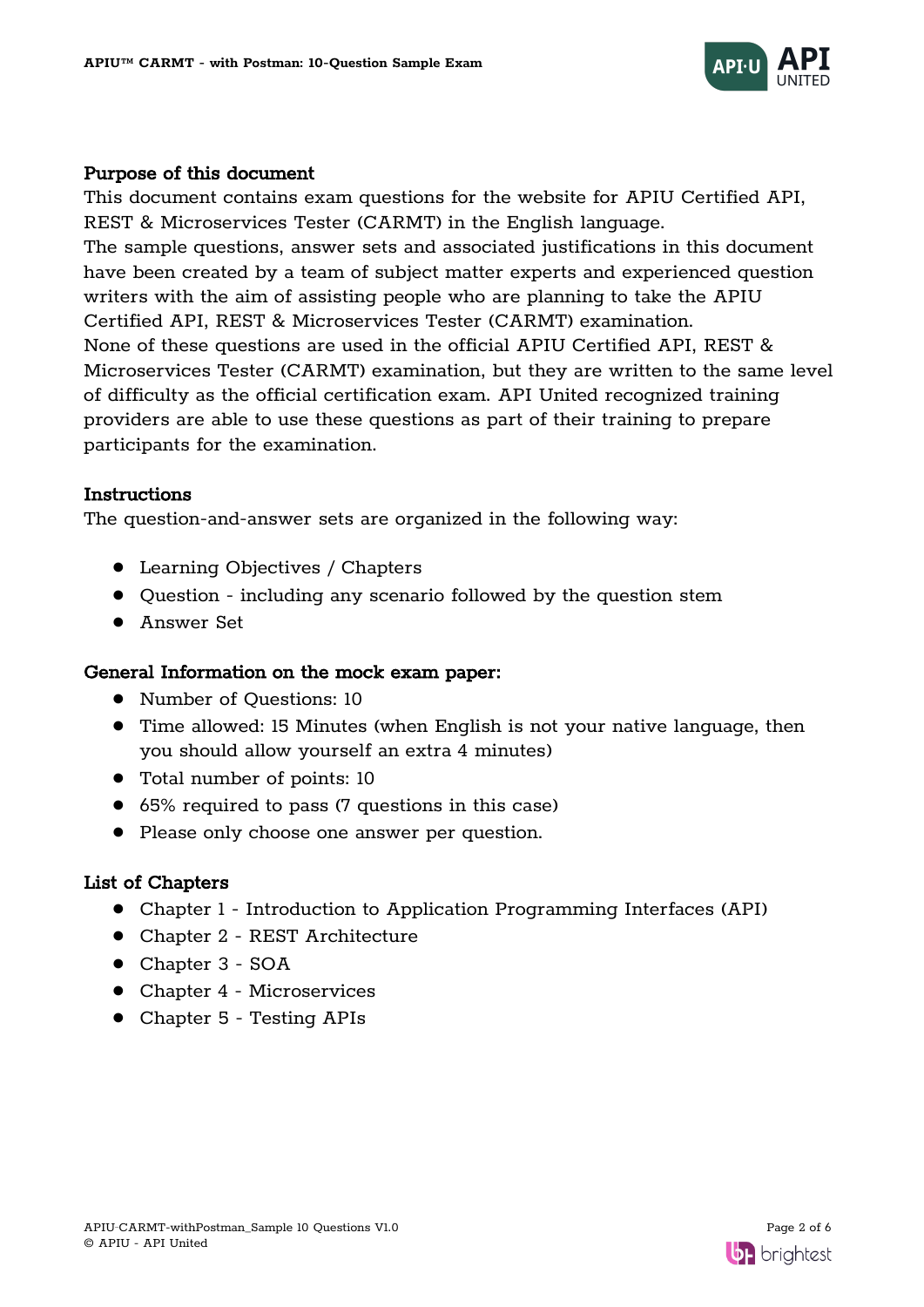

**Question 1** *(Select ONE answer, the correct answer is worth 1 point)*

In which **ONE** of the following scenarios is an API **NOT** useful?

- $\Box$  (a) When extending the life of a legacy component.
- ☐ (b) When calling a Java program from a .NET program.
- $\Box$  (c) When calling a Java method within the same class.
- $\Box$  (d) When making a Java program talk to another program.

# **Question 2** *(Select ONE answer, the correct answer is worth 1 point)*

Which **ONE** of the following options is an assertion to check if web access is denied?

- $\Box$  (a) 200
- $\Box$  (b) 300
- $\Box$  (c) 302
- $\Box$  (d) 404

**Question 3** *(Select ONE answer, the correct answer is worth 1 point)*

Which **ONE** of these HTTP requests is used when retrieving details from a database in the form of /v1/projects/{projectId}/testMatrices/{testMatrixId}?

- ☐ (a) POST
- $\Box$  (b) GET
- ☐ (c) PUT
- ☐ (d) DELETE

**Question 4** *(Select ONE answer, the correct answer is worth 1 point)*

Which **ONE** of the following code fragements is an example of a test case for testing the return type of the result?

|  | $\Box$ (a) pm.expect(responseJson.name).to.eql('string')   |
|--|------------------------------------------------------------|
|  | $\Box$ (b) pm.expect(responseJson.name).to.have('string'); |
|  | $\Box$ (c) pm.expect(responseJson.name).to.be.a('string'); |
|  | $\Box$ (d) pm.expect(responseJson.name).is.a('string');    |

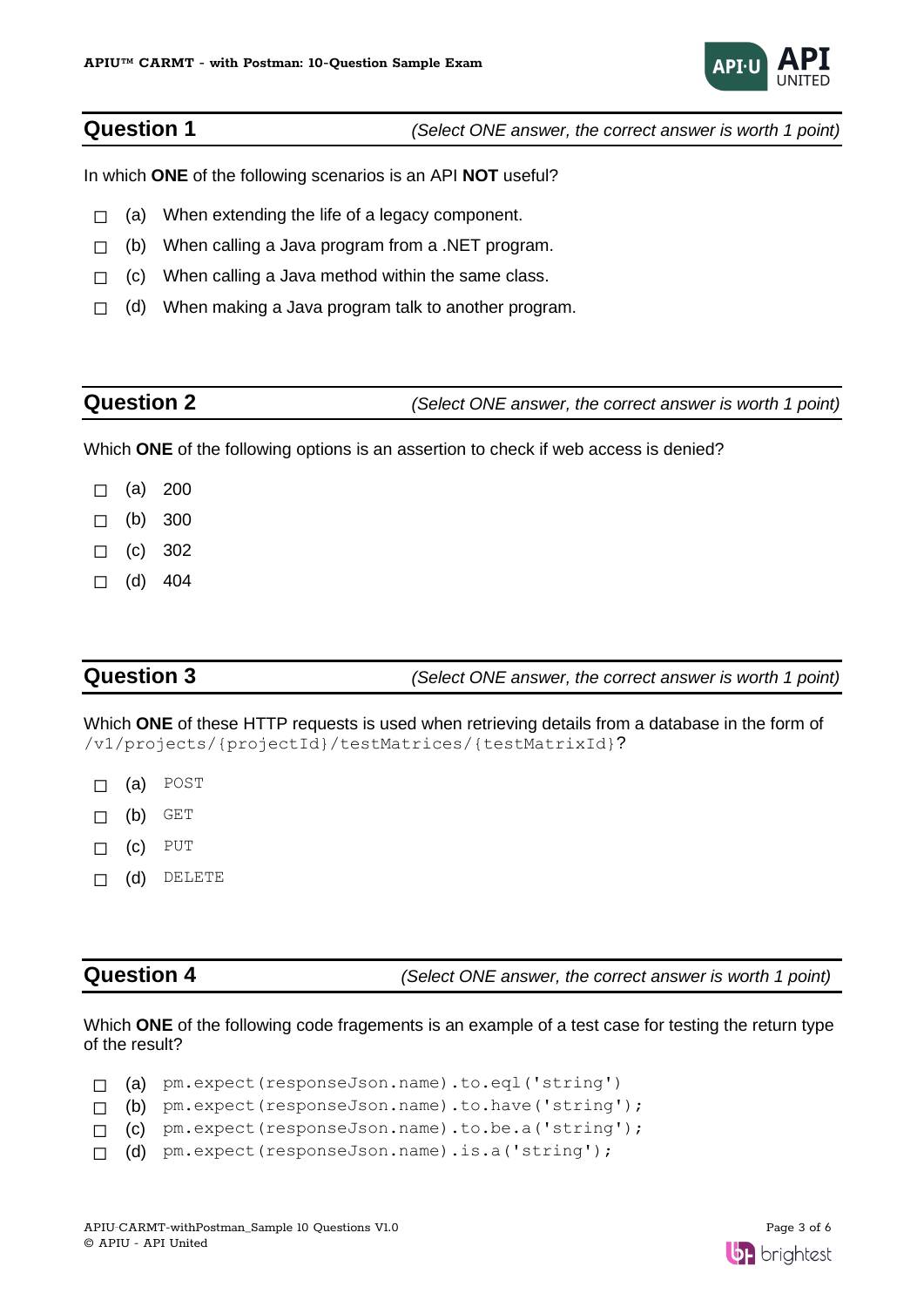

**Question 5** *(Select ONE answer, the correct answer is worth 1 point)*

Which **ONE** of the following combinations is **NOT** allowed in a SOAP message?

- ☐ (a) Envelope, Header, Body
- ☐ (b) Envelope, Body
- □ (c) Envelope, Body, Attachments
- ☐ (d) Header, Body

**Question 6** *(Select ONE answer, the correct answer is worth 1 point)*

Which **ONE** of the following options is a WSDL document fragment that indicates whether a temperature is measured in fahrenheit or centigrade?

- ☐ (a) <complexType><choice> <element name = "fahrenheittemp" type="float"><element name = "centigradetemp" type="float"></choice></complexType>
- ☐ (b) <complexType> <element name = "fahrenheittemp" type="float"><element name = "centigradetemp" type="float"></complexType>
- ☐ (c) <complexType><OR> <element name = "fahrenheittemp" type="float"><element name = "centigradetemp" type="float"></OR></complexType>
- ☐ (d) <ANY> <element name = "fahrenheittemp" type="float"><element name = "centigradetemp" type="float"></ANY>

**Question 7** *(Select ONE answer, the correct answer is worth 1 point)*

### Which **ONE** of the following options is **NOT** a **NEGATIVE** test case for a POST request?

- $\Box$  (a) Field contains invalid value
- $\Box$  (b) Required field is absent
- ☐ (c) Invalid JSON
- ☐ (d) Response code is 200

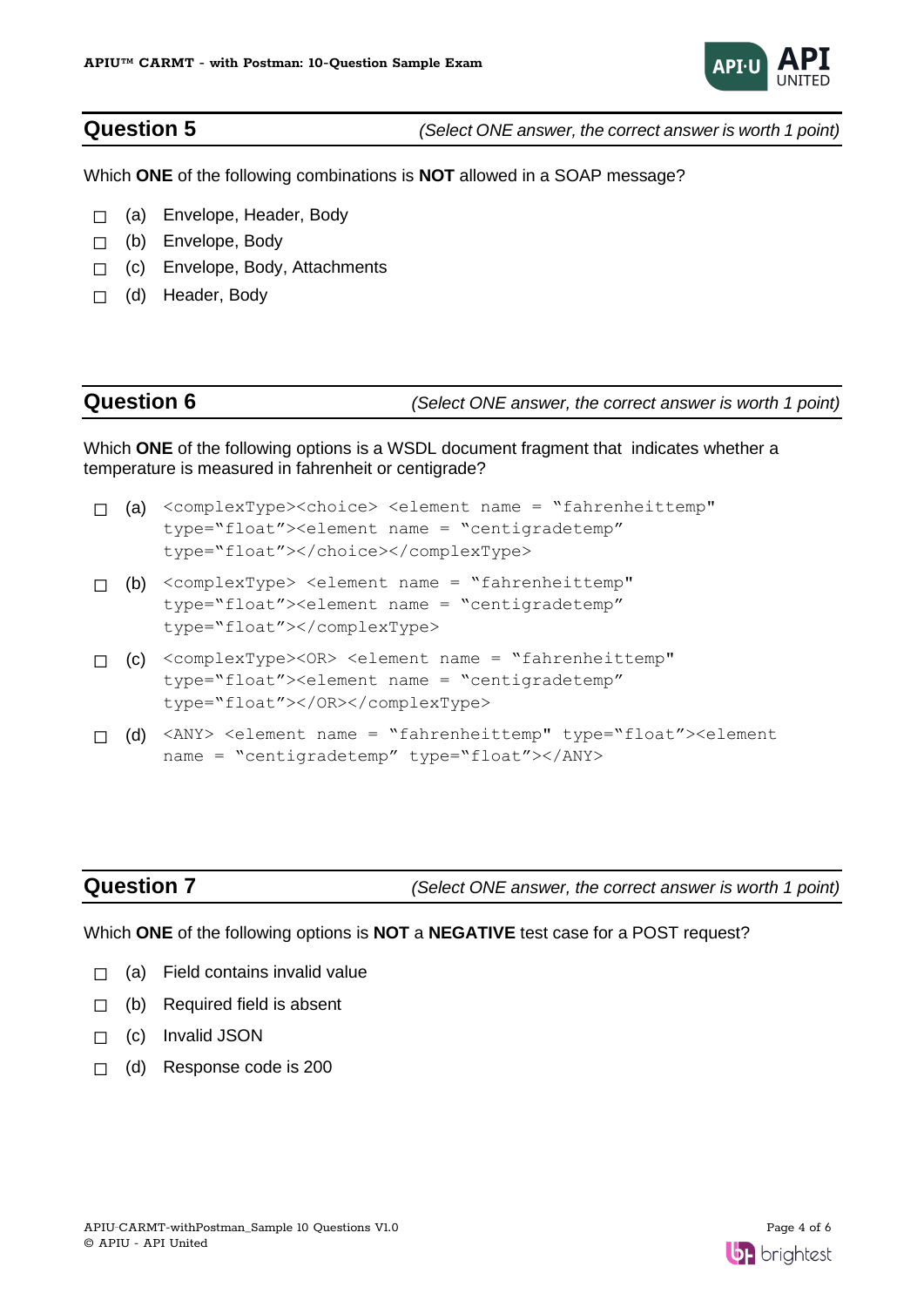

**Question 8** *(Select ONE answer, the correct answer is worth 1 point)*

Which **ONE** of the following options tests the permission levels for given users?

- $\Box$  (a) Authorization testing
- □ (b) Authentication testing
- □ (c) Load testing
- ☐ (d) Response code testing

# **Question 9** *(Select ONE answer, the correct answer is worth 1 point)*

Which **ONE** of the following statements would be the expected behavior if Request 1 is set to setNextRequest(Request2) and Request 2 is set to setNextRequest(Request1)?

- $\Box$  (a) It will stop at Request 2.
- $\Box$  (b) It will go into an infinite loop.
- ☐ (c) It will do one pass of Request 1 and Request 2.
- $\Box$  (d) It will stop at Request 1.

**Question 10** *(Select ONE answer, the correct answer is worth 1 point)*

Which **ONE** of the following options **SHOULD** John use in order to stop the workflow of Postman requests?

- □ (a) setNextRequest(Req1)
- $\Box$  (b) setStop()
- ☐ (c) setNextRequest(null)
- ☐ (d) setClose()